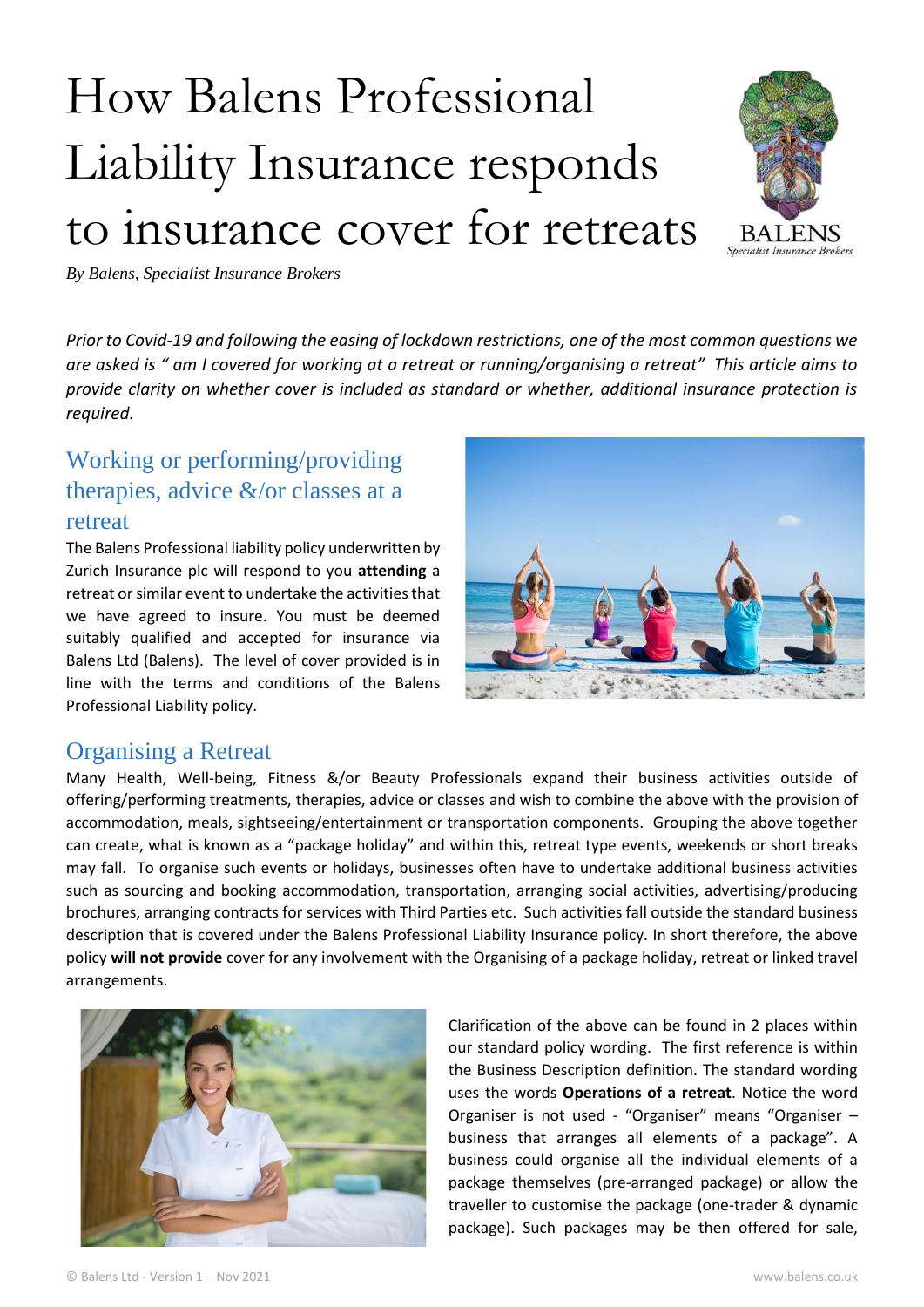whether directly or through a retailer. The Professional Liability Policy, will not provide cover for the organisation of any retreat, package or linked Travel Arrangement.

The second reference is within the general exclusion section of the policy wording and relates to the fact that we exclude all cover in relation to Tour Operators legislation. The exclusion clearly states that:

Any claim or liability arising from or in connection with

a) the sale or provision of travel or accommodation, holidays, package tours, excursions, retreats or business trips or

b) from The Package Travel, Package Holidays and Package Tours Regulations Act 1992 or any similar legislation or Statutory is excluded by the policy.

#### Insurance options

You may ask yourself "what additional insurance protection is available should you need to arrange an insurance policy for the organising of a retreat?" The first thing to consider is, what extra liability will you incur should you decide to embark on the organisation of package holidays and or retreats? Such liabilities and responsibility are covered off under The Package Travel and Linked Travel Arrangements Regulations 2018. You may find it useful to understand the Travel Package regulation provided by the Department of Business, Energy and Industrial Strategy prior to contacting us for guidance – available at: [Package holidays: complying with regulations -](https://www.gov.uk/government/publications/package-holidays-complying-with-regulations-guidance-for-businesses) guidance for businesses - [GOV.UK \(www.gov.uk\)](https://www.gov.uk/government/publications/package-holidays-complying-with-regulations-guidance-for-businesses) . We would suggest you read the guidance notes in full. Businesses do fall under the remit of this legislation.

After you have read and digested the information, you may want some guidance on whether you need to consider arranging additional insurance protection. Our Affinities Team are unable to extend the existing Professional Liability Insurance to cater for any of the extra activities mentioned above. However, our Commercial Department do have access to a limited number of Insurers that may be able to source a quotation for you, based on the information provided. There are also other Insurance Brokers/Insurers that are specialists in this class of insurance and it may be worth considering one of these.



## Considerations

The following are points to be considered when requesting an insurance quotation.

- The new regulations explicitly places Liability for the performance of the travel services included in the package, **on the organiser** - irrespective of whether the travel services are performed by third parties. Liability also allows travellers to be entitled to compensation for damages and loss of enjoyment. Packages must be financially protected and consumers must be given statutory information.
- It should also be noted that there may be some compliance with Laws that you will need to investigate to ensure you do not now face criminal prosecution – we are unable to guide on this as we are not qualified legal professionals so please source independent guidance for yourself.
- A package is now generally defined as the combination of two or more different types of Travel Services, which are combined for the purpose of the same trip such as including, but not limited to, accommodation, carriage of passengers, car hire. Legislation has been tightened and was updated 1<sup>st</sup> July 2018 and affected previously unaffected trade sectors, such as; Event Organisers, Hospitality providers. Linked travel arrangements are defined separately and once again may require additional insurance protection
- What contractual arrangements do you enter into with Third Party Companies or businesses and how does this affect your insurance obligations? What do your booking conditions state?